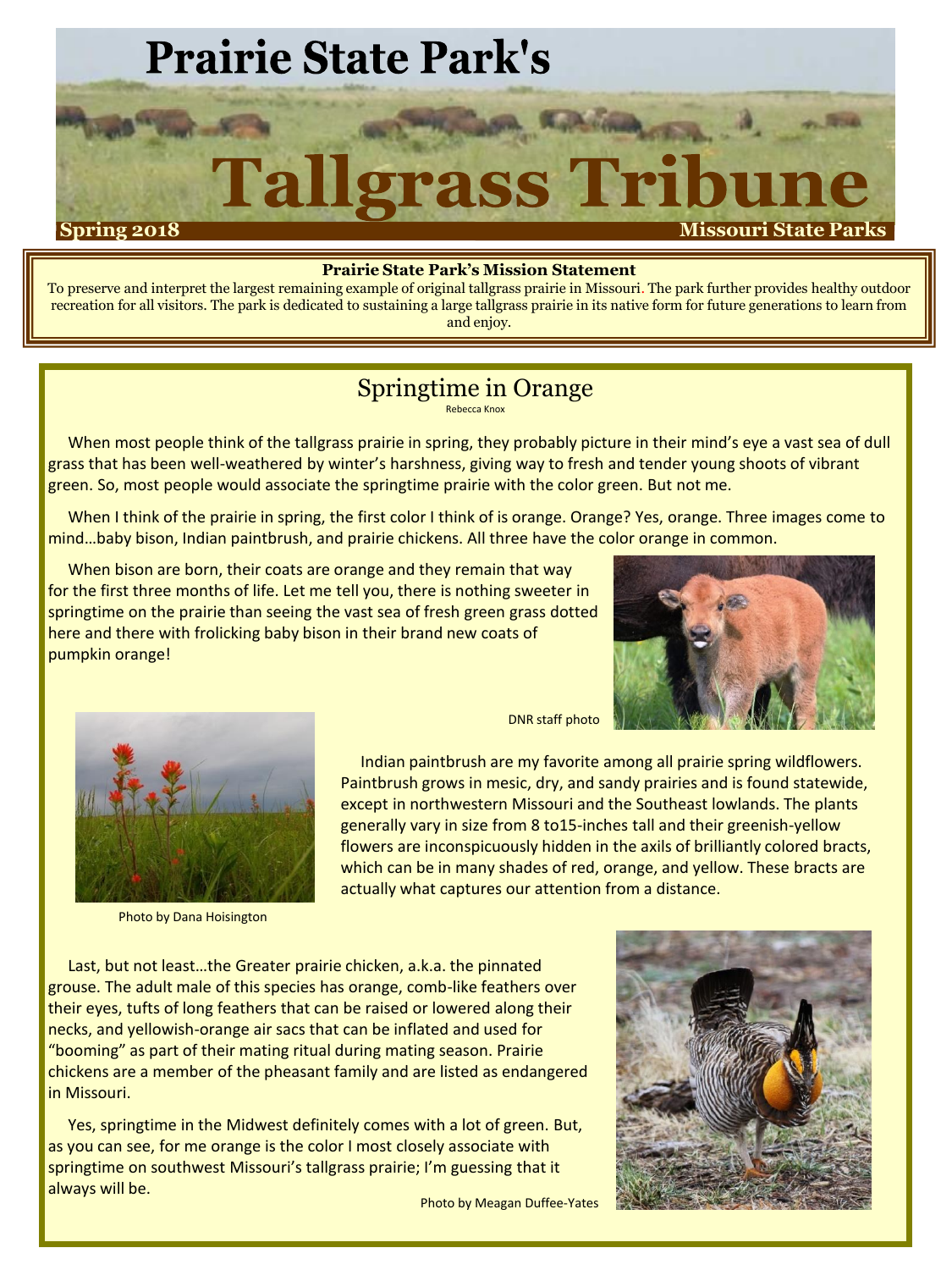#### **~Mystery plant ~ American Bittersweet**

**Jerry Decker** correctly identified the plant as American Bittersweet, *Celastrus scandens*. This vining plant will often be found in fencerows where birds frequently deposit the fruit after feeding on them. The fruit stays on the vines well into the winter, making them attractive to birds and wreath makers alike.

There is however another, more sinister bittersweet out there: Oriental Bittersweet, *Celastrus orbiculatus.*  Like many exotic plants, this has become invasive. Strangling trees and out competing American Bittersweet. They look very similar, but while both fruits are orange, the capsule of the native bittersweet is orange and the exotic one is yellow. Also, native bittersweet has fruit at the ends of twigs, while the invasive Oriental has the fruit along the twig.

The following website has some good information on the two and how to identify each of them.

*[http://www.womenowningwoodlands.net/content/bew](http://www.womenowningwoodlands.net/content/beware-oriental-bittersweet-holiday-decorations) are-oriental-bittersweet-holiday-decorations*

#### **~Mystery plant~**

**One of the most impressive flowers of spring? Who am I?**



**Send your answer to [prairiestatepark@dnr.mo.gov](mailto:prairiestatepark@dnr.mo.gov) and the person with the first correct answer will be acknowledged in the next newsletter.** 

### **Looking for more things to do in the area?**

**The Missouri Prairie Foundation has some great opportunities.**

#### **Tuesday, April 24, 2018: Evening Wildflower Walk at Carver Prairie, 5:30 p.m.**

Evening Wildflower Walk at MPF's [Carver Prairie](http://r20.rs6.net/tn.jsp?f=001sJ_YgjGsJ0xR1cOlv4iBXcb6C6qFta4VHsckILSVALlWKY_MrNpdIvyYJE14zfTUJHCCqki6P23nTSFLEUyoiv2Z219kCZ0tc1vrUw-ycKqREBIvwKu7jHccrbNk-h763hJogvhf9wnnC6HAF-KzDnHAC4ms2NEhOysksK3nhLJhAtfxLDOFKO3JW_z7PErtINm3wMtOd2AIhE_vPpauTuChLS0FhnYvh5IqViTbFrZg25qPmX2b0m6JVGtY1CX2&c=POFPq7MX9SGEOn5cES0wXOsWhoUeUPX_EPXDgz72yADaFy5BSiNptw==&ch=9bzedABxbj0WjmAbTlTTAuNr3_yrh3yZvHeGx7ATP3EJelQQCvhWlg==), led by MPF Director of Prairie Management Jerod Hueber. (Thursday, April 26 back-up rain date, same location, same time). Watch for more details.

#### **Sunday, May 20, 2018: Breeding Bird Investigation with MPF Technical Advisor and naturalist Jeff Cantrell, 9:30 a.m. to noon**

Chute Ridge Glade, Mark Twain National Forest, just east of Roaring River State Park, near Eagle Rock, Missouri. Register by e-mailing Jeff at [jeff.cantrell@mdc.mo.gov](mailto:jeff.cantrell@mdc.mo.gov) or calling the Joplin Missouri Department of Conservation Office at 417-629- 3423. The hike is for adults, and the climb is uneven and rocky, but the view and wildflowers will be stunning. A camera is a must for all naturalist types! Meet at the Roaring River Conservation Area (MDC) parking lot.

#### **Saturday & Sunday, June 2 & 3, 2018: MPF's 9th Annual Prairie BioBlitz**

Enjoy a weekend of camping and prairie exploration with biologists at MPF's beautiful [Pleasant Run Creek Prairie.](http://r20.rs6.net/tn.jsp?f=001sJ_YgjGsJ0xR1cOlv4iBXcb6C6qFta4VHsckILSVALlWKY_MrNpdIvyYJE14zfTU11zRFWMOCnbyOTDuCmgBVhv6g-NV0Cwz59wgsOSWzE7AqGUo6Ek6xwBT1Eny8kRd1cPgciA4uTH-k0BuyAMch4A-L2ekk5eVHqijheBTgAQ97qL1bEiBfPNpW-VP2LS-9WQ-rj8W1o90O4JCd6LQj4gUCU0Ci2z4VaVvnuLQpYpRpPZnbCOHstRssl5I0v3eIeZUwcT-m2U=&c=POFPq7MX9SGEOn5cES0wXOsWhoUeUPX_EPXDgz72yADaFy5BSiNptw==&ch=9bzedABxbj0WjmAbTlTTAuNr3_yrh3yZvHeGx7ATP3EJelQQCvhWlg==) Begins at 2:00 p.m. on Saturday and ends about noon on June 3. Watch for more details and field group sign up.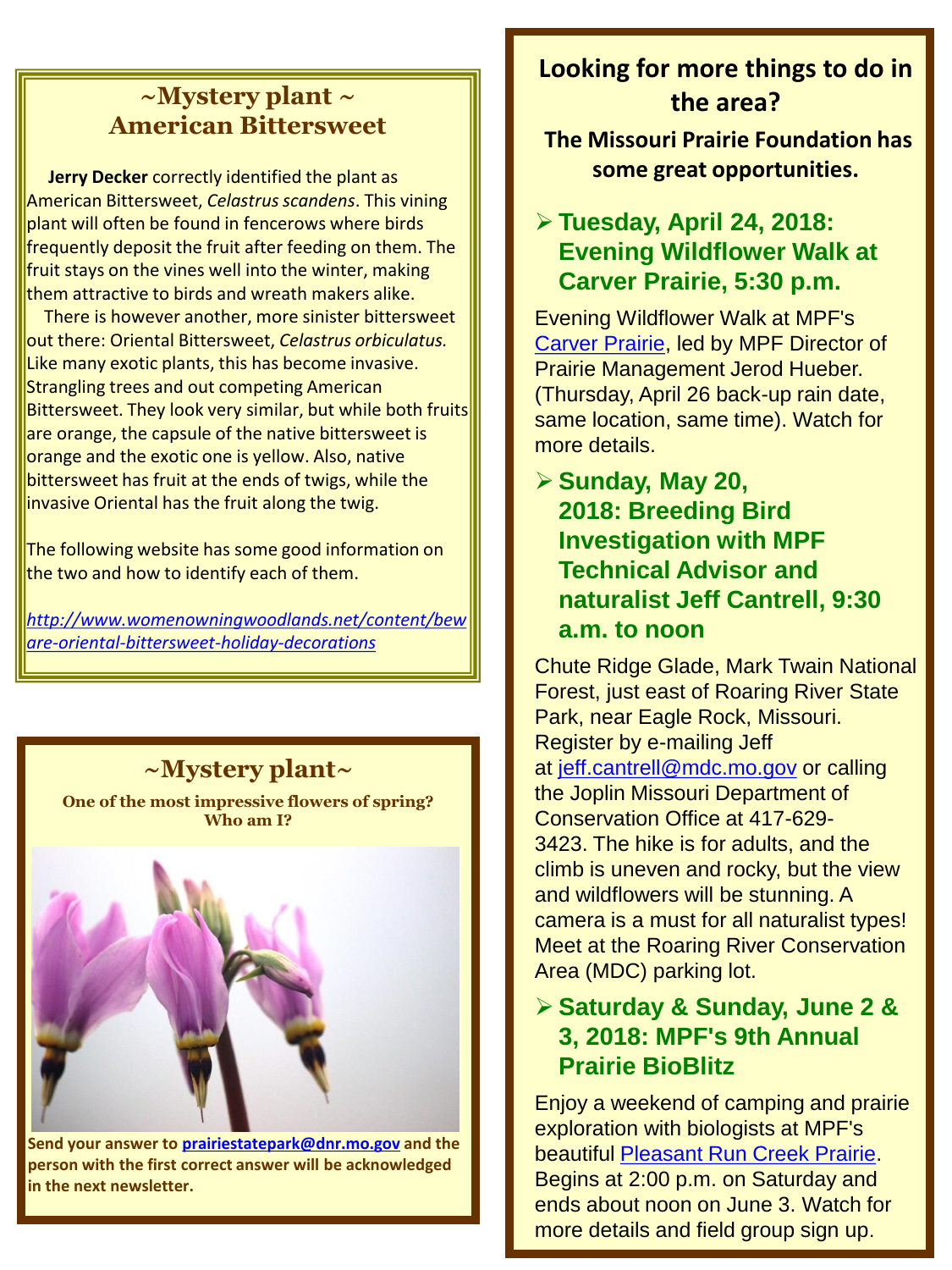# HeyMdsl

Flowers will be blooming soon! Here is a crossword to get you ready for a colorful year on the prairie.



Violets Wood-sorrels **Gooseberry Strawberry Blackberry Elderberry** Goldenrod Wild Plum **Persimmons Hawthorn Showy Tick trefoil Cattail**